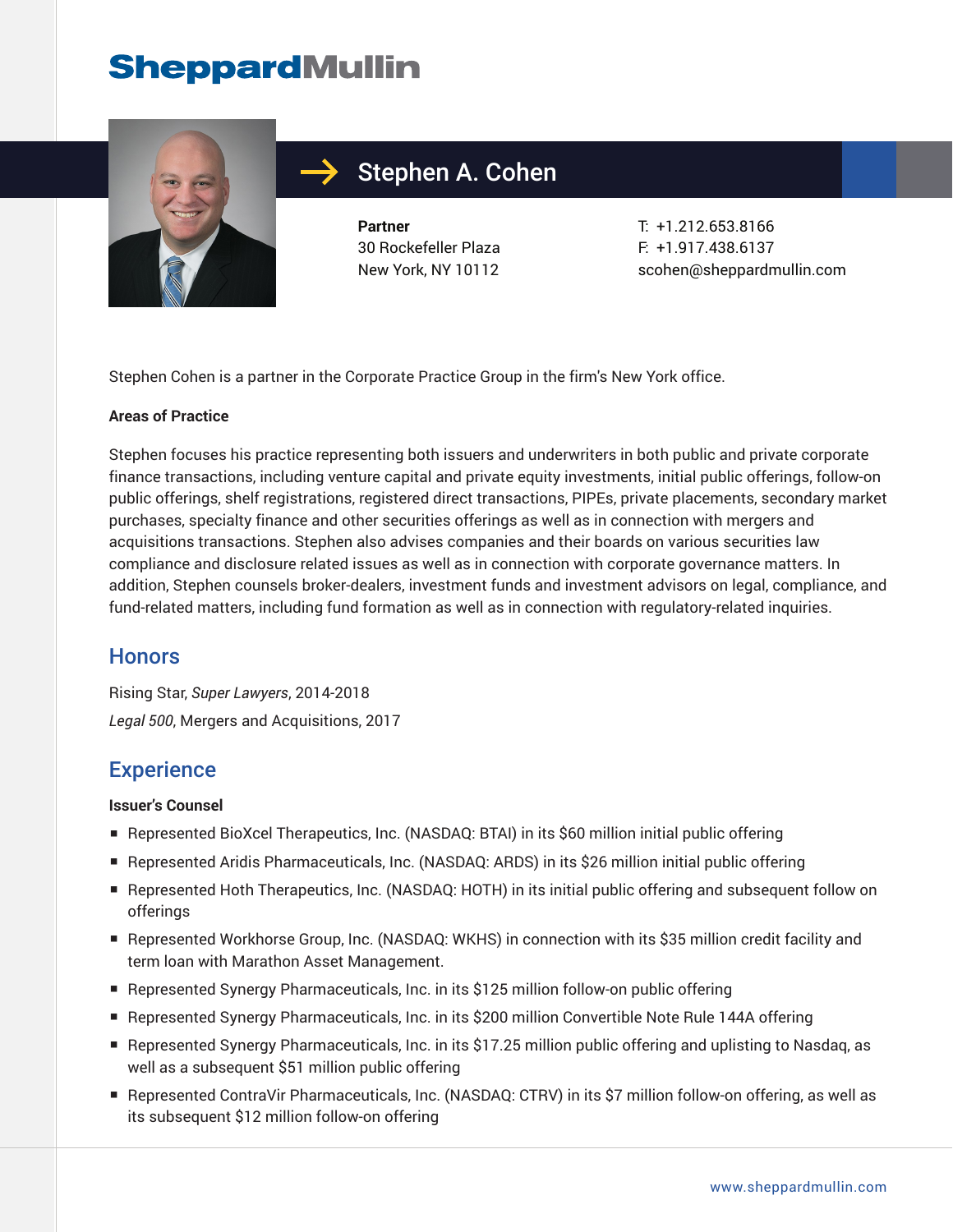- Represented Genprex, Inc. (NASDAQ: GNPX) in its \$17.5 million registered direct offering
- Represented Immune Pharmaceuticals, Inc. in its \$18 million follow-on public offering
- Represented Synergy Pharmaceuticals, Inc. in its \$50 million At-the-Market offering with Cantor Fitzgerald & Co.
- Represented ContraVir Pharmaceuticals, Inc. in its \$50 million At-the-Market offering with Cantor Fitzgerald & Co.
- Represented Astrotech Corp. (NASDAQ: ASTC) in its \$8 million At-the-Market offering with B. Riley FBR, Inc.

#### **Underwriter's Counsel**

- Represented The Benchmark Company, LLC and FT Global Capital, Inc. as underwriter in connection with a follow on public offering of \$62 million of American depositary shares (ADSs) of Wimi Hologram Cloud, Inc. (NASDAQ: WIMI)
- Represented WestPark Capital, Inc. as underwriter in connection with a \$16 million Initial Public Offering of American depositary shares (ADSs) of AnPac Bio-Medical Science Co., Ltd. (NASDAQ: ANPC)
- Represented Ladenburg & Co., Inc. in connection with a \$16.5 million follow on public offering of Jaguar Health, Inc. (NASDAQ: JAGX).
- Represented The Benchmark Company, LLC and ViewTrade Securities, Inc. in a \$30 million at-the-market offering of India Globalization Capital, Inc.
- Represented Laidlaw & Company (UK) Ltd. as underwriter in connection with a \$24 million Initial Public Offering of Viking Therapeutics, Inc. (NASDAQ: VKTX)
- Represented Laidlaw & Company (UK) Ltd. as underwriter in connection with a \$18.5 million Initial Public Offering of PhaseRx Inc. (NASDAQ: PZRX)
- Represented Maxim Group LLC, as representative of the underwriters, in connection with a \$9 million follow on offering of common stock and warrants and uplisting to NASDAQ for MYnd Analytics, Inc.

### **Investors' Counsel**

- Represented Arena Investors LP in connection with its investment in Chanticleer Holdings, Inc. (NASDAQ: BURG).
- Represented Arena Investors LP in connection with its investment in GOIP Global, Inc.
- Represented Amzak Health Investors LLC and Acorn Bioventures LP in connection with its investment in Regulus Therapeutics, Inc. (NASDAQ: RGLS)
- Represented Amzak Health Investors LLC in connection with its investment in GTx, Inc. (NASDAQ: GTXI)
- Represented Amzak Health Investors LLC in connection with its investment in Selecta Biosciences, Inc. (NASDAQ: SELB)
- Represented Ionic Ventures LLC in connection with its investment in Dthera Sciences, Inc.

#### **Mergers and Acquisitions**

- Represented Avant Diagnostics, Inc. in connection with the sale of substantially all of its assets to OncBioMune Pharmaceuticals, Inc.
- Represented RCX Capital Group, Inc. in connection with its joint venture with Ensenia Wealth, LLC.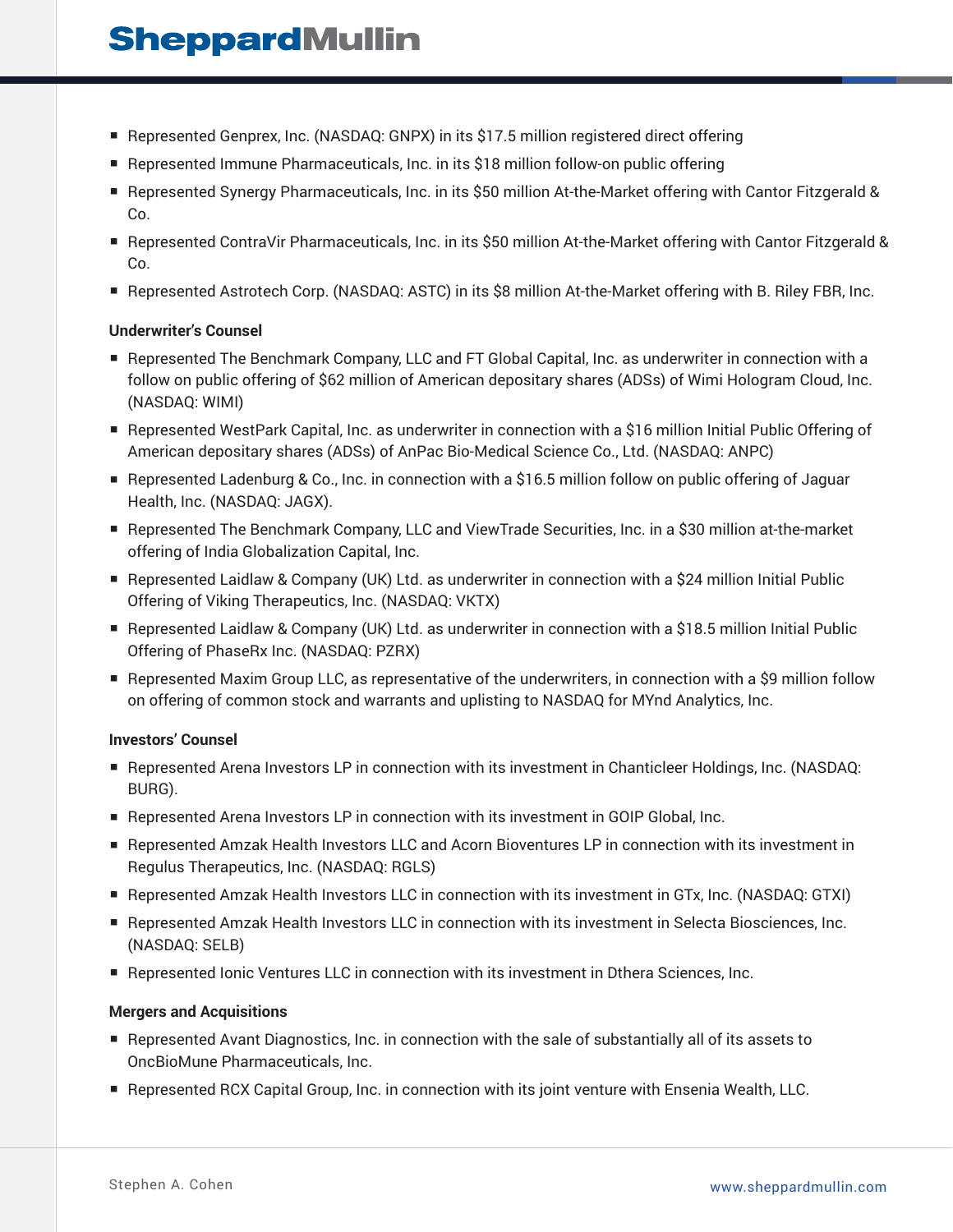- Represented Baker Technologies, Inc. in connection with its business combination with Briteside Holdings, LLC, Sea Hunter Therapeutics, LLC and Santé Veritas Holdings Inc. to form TILT Holdings Inc. and its subsequent private placement of \$119M and listing on the Canadian Securities Exchange.
- Represented Datum Corporation in connection with the sale of substantially all of its assets to Datum Technologies, LLC
- Represented Synergy Pharmaceuticals, Inc. in connection with its spin off of ContraVir Pharmaceuticals, Inc.
- Represented Synergy Pharmaceuticals, Inc. in connection with its merger with Callisto Pharmaceuticals, Inc.
- Represented interclick, inc. in connection with its acquisition by Yahoo, Inc.
- Represented SinoEnergy Corporation in connection with its going private transaction.
- \* Includes some matters prior to joining SheppardMullin

## Articles

### **Advertising Law Blog Posts**

■ "Native TikTok Tools May Create Liability for Brands and Influencers," September 2, 2020

### **Corporate & Securities Law Blog Posts**

■ "Primary And Secondary Market Corporate Credit Facilities," April 17, 2020

## Media Mentions

Genprex's \$8 Million Common Stock Offering *Global Legal Chronicle*, 02.22.2020

Cancer-Focused Biotech Co. Prices \$60M IPO At Low End *Law360*, 02.08.2020

Sheppard Mullin Adds 4 Corporate Partners In New York *Law360*, 10.20.2016

### **Practices**

Corporate Capital Markets Public Company Corporate Governance and Compliance Mergers and Acquisitions Private Equity Emerging Company & Venture Capital Joint Ventures and Strategic Alliances Investment Management Litigation